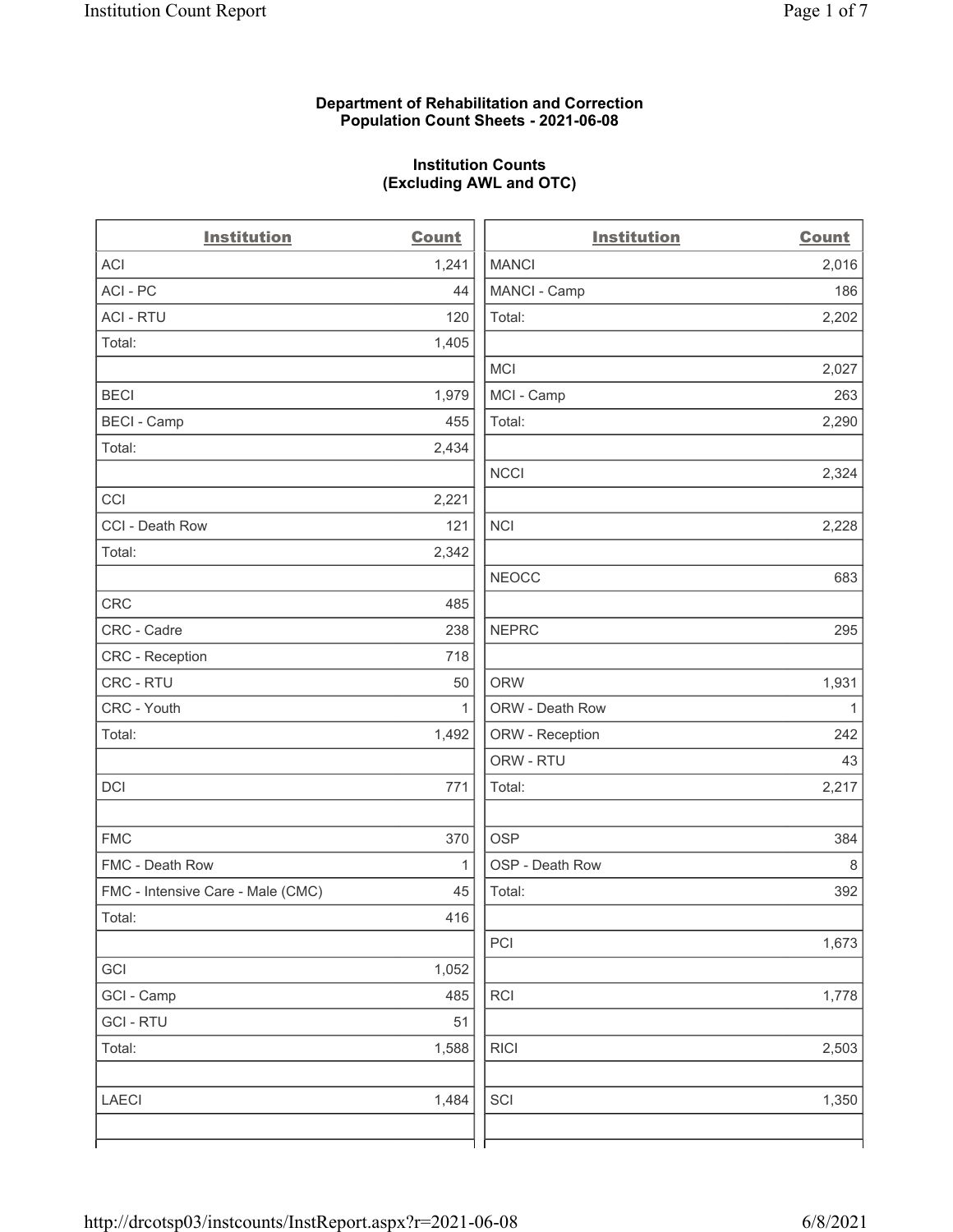|       |                  |                      | 43,009                                           |
|-------|------------------|----------------------|--------------------------------------------------|
|       |                  |                      |                                                  |
|       | Total:           |                      | 1,094                                            |
| 1,925 | <b>WCI-RTU</b>   |                      | 30                                               |
| 1,127 | <b>WCI</b>       |                      | 1,064                                            |
| 798   |                  |                      |                                                  |
|       | Total:           |                      | 780                                              |
| 1,004 | <b>TOCI - PC</b> |                      | 133                                              |
| 26    | <b>TOCI</b>      |                      | 647                                              |
| 229   |                  |                      |                                                  |
| 749   | Total:           |                      | 1,255                                            |
|       | TCI - Camp       |                      | 321                                              |
| 2,171 | <b>TCI</b>       |                      | 934                                              |
|       |                  |                      | 1,190                                            |
|       |                  |                      | 2                                                |
|       |                  |                      | 1,188                                            |
|       | 161<br>1,723     | SOCF - RTU<br>Total: | 1,562<br><b>SOCF</b><br><b>Total Population:</b> |

\* The Total Population includes 30 Offenders with Reason Codes 30 & 31. \*\* The Total Population includes 33 Offenders with Reason Code 0A.

# Male Population by Security Level (Include AWL and Exclude OTC)

| <b>Security Level</b>  |                   | <b>Body</b> | <b>AWL</b> | $(-OTC)$ | <b>Total</b> |
|------------------------|-------------------|-------------|------------|----------|--------------|
| <b>Total Level E</b>   |                   | 940         | 7          | 5        | 942          |
| <b>Total Level 4</b>   |                   | 1,249       | 10         | 9        | 1,250        |
| Total Level 3          |                   | 9,085       | 94         | 87       | 9,092        |
| Total Level 2          |                   | 14,886      | 128        | 94       | 14,920       |
| Total Level 1          |                   | 13,357      | 120        | 72       | 13,405       |
| <b>Total Death Row</b> |                   | 133         | 0          | 0        | 133          |
|                        | <b>Total Male</b> | 39,650      | 359        | 267      | 39,742       |

# Female Population by Institution (Include AWL and Exclude OTC)

| <b>Institution</b>     | <b>Body</b> | <b>AWL</b> | $(-OTC)$ | <b>Total</b> |
|------------------------|-------------|------------|----------|--------------|
| <b>DCI</b>             | 770         | 3          |          | 772          |
| <b>FMC</b>             | 6           |            |          | 6            |
| <b>NEPRC</b>           | 295         |            |          | 295          |
| <b>ORW</b>             | 1,931       | 16         | 11       | 1,936        |
| <b>ORW - Death Row</b> |             |            |          |              |
| ORW - Reception        | 242         | ⌒          |          | 243          |
|                        |             |            |          |              |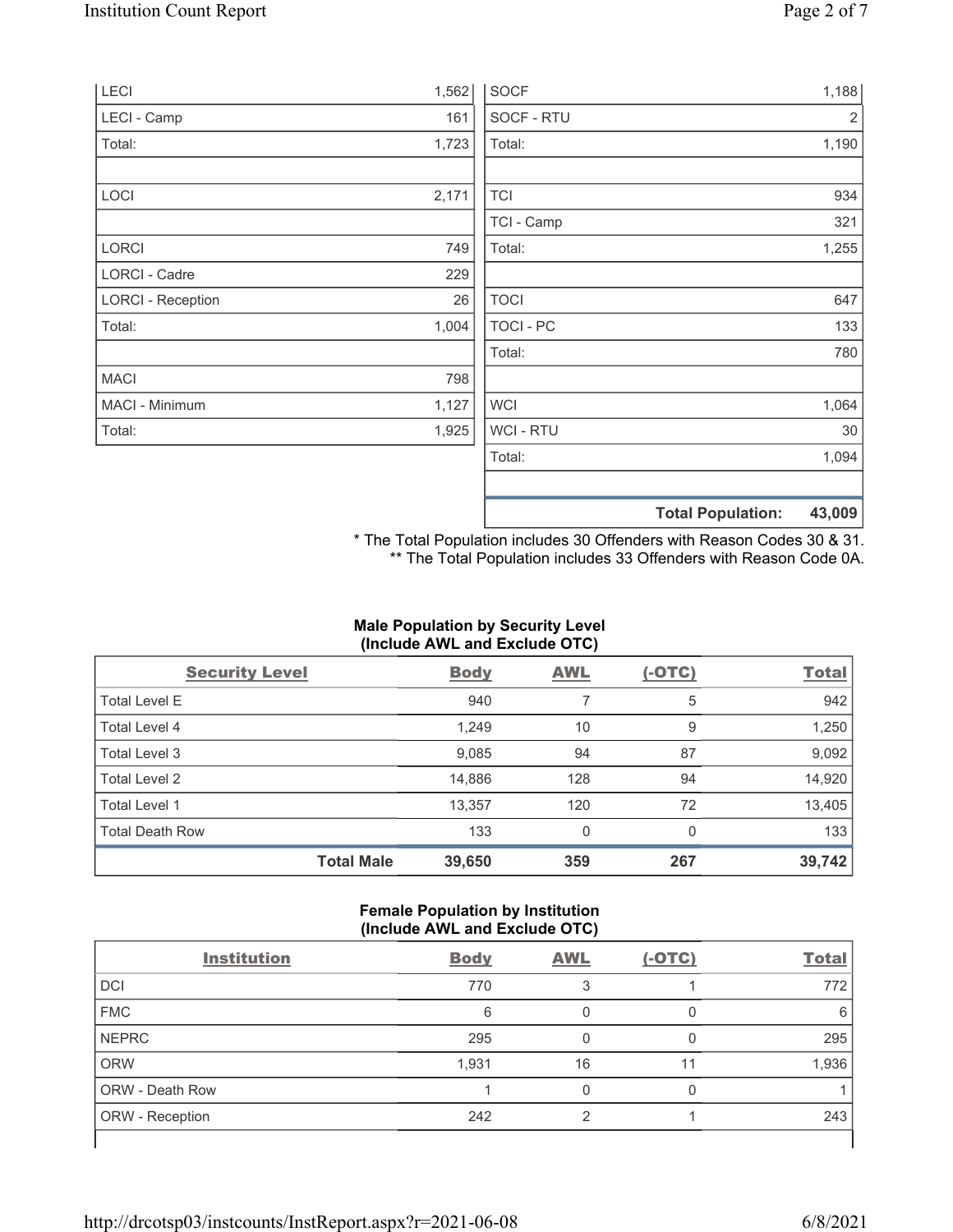| <b>ORW - RTU</b> |                          | 43     |     |     | 43 <sup>1</sup> |
|------------------|--------------------------|--------|-----|-----|-----------------|
|                  | <b>Total Female</b>      | 3,288  |     | 13  | 3,296           |
|                  |                          |        |     |     |                 |
|                  | <b>Total Population:</b> | 42,938 | 380 | 280 | 43,038          |

# Male Population by Institution: Security Level 5 and E (Include AWL and Exclude OTC)

| <b>Institution</b>   | <b>Body</b>    | <b>AWL</b>          | $(-OTC)$                  | <b>Total</b> |
|----------------------|----------------|---------------------|---------------------------|--------------|
| CRC                  | 1              | $\mathbf 0$         | $\mathsf{O}\xspace$       | 1            |
| CRC - Reception      | 1              | $\mathbf 0$         | $\mathsf{O}\xspace$       | $\mathbf 1$  |
| CRC - RTU            | 5              | $\mathsf{O}\xspace$ | $\mathsf{O}\xspace$       | 5            |
| <b>FMC</b>           | $\overline{2}$ | $\mathsf{O}\xspace$ | $\mathsf{O}\xspace$       | $\sqrt{2}$   |
| <b>LAECI</b>         | 1              | $\mathsf{O}\xspace$ | $\mathsf{O}\xspace$       | 1            |
| LECI                 | 13             | $\mathsf{O}\xspace$ | $\mathsf{O}\xspace$       | 13           |
| <b>MACI</b>          | 10             | $\overline{2}$      | 1                         | 11           |
| <b>MANCI</b>         | 15             | $\mathbf 0$         | $\mathsf{O}\xspace$       | 15           |
| <b>NEOCC</b>         | $\overline{2}$ | $\mathsf{O}\xspace$ | $\mathsf{O}\xspace$       | $\sqrt{2}$   |
| OSP                  | 182            | 1                   | 1                         | 182          |
| RCI                  | 25             | $\mathsf{O}\xspace$ | $\mathbf 0$               | 25           |
| <b>RICI</b>          | 1              | $\mathsf{O}\xspace$ | $\mathsf{O}\xspace$       | 1            |
| <b>SOCF</b>          | 550            | 4                   | $\ensuremath{\mathsf{3}}$ | 551          |
| <b>TCI</b>           | 14             | $\mathsf{O}\xspace$ | $\mathsf{O}\xspace$       | 14           |
| <b>TOCI</b>          | 104            | $\mathbf 0$         | $\mathsf 0$               | 104          |
| TOCI - PC            | 5              | $\mathbf 0$         | $\mathsf{O}\xspace$       | 5            |
| <b>WCI</b>           | 5              | $\mathbf 0$         | $\mathsf{O}\xspace$       | 5            |
| WCI - RTU            | $\overline{4}$ | $\mathsf{O}\xspace$ | $\boldsymbol{0}$          | 4            |
| <b>Total Level 5</b> | 940            | $\overline{7}$      | 5                         | 942          |

# Male Population by Institution: Security Level 4 (Include AWL and Exclude OTC)

| <b>Institution</b>                | <b>Body</b> | <b>AWL</b> | $(-OTC)$ | <b>Total</b> |
|-----------------------------------|-------------|------------|----------|--------------|
| ACI                               | 6           |            |          | ิค           |
| CRC                               |             |            |          |              |
| CRC - Reception                   | ◠           |            |          |              |
| CRC - RTU                         | 13          |            |          | 13           |
| <b>FMC</b>                        | っ           |            |          |              |
| FMC - Intensive Care - Male (CMC) |             |            |          |              |
| <b>LORCI</b>                      | 6           |            |          |              |
| <b>LORCI - Cadre</b>              |             |            |          |              |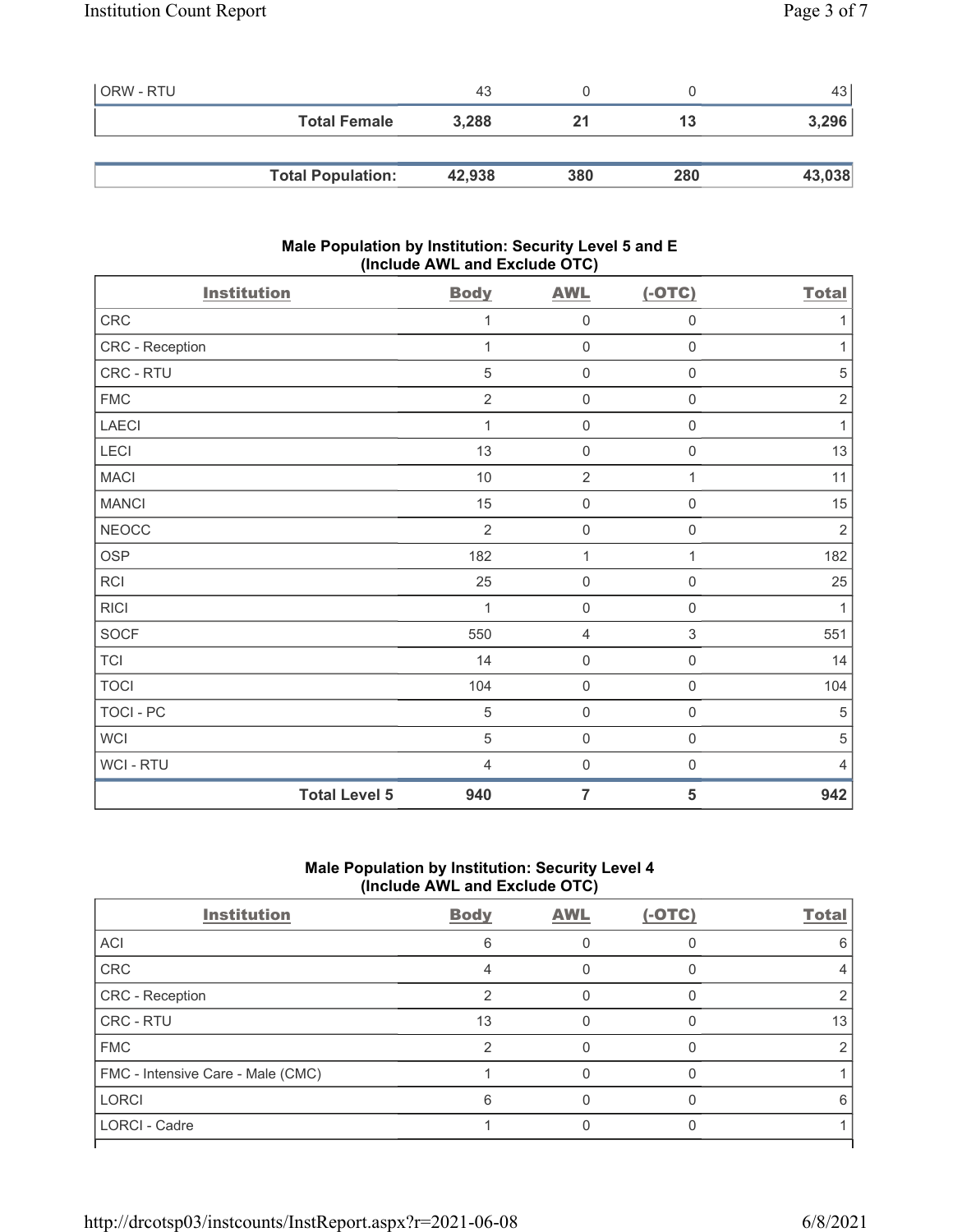|             | <b>Total Level 4</b> | 1,249 | 10 |   | 1,250             |
|-------------|----------------------|-------|----|---|-------------------|
| WCI - RTU   |                      | 8     | U  |   |                   |
| <b>WCI</b>  |                      |       |    |   |                   |
| TOCI - PC   |                      | 12    | O  |   | $12 \overline{ }$ |
| <b>TOCI</b> |                      | 484   |    |   | 484               |
| SOCF - RTU  |                      | 2     |    |   |                   |
| <b>SOCF</b> |                      | 526   | 6  | 5 | 527               |
| <b>OSP</b>  |                      | 169   |    |   | 169               |
| <b>MACI</b> |                      | 12    |    |   | 12                |

# Male Population by Institution: Security Level 3 (Include AWL and Exclude OTC)

| <b>Institution</b>                | <b>Body</b>    | <b>AWL</b>          | $(-OTC)$            | <b>Total</b> |
|-----------------------------------|----------------|---------------------|---------------------|--------------|
| <b>ACI</b>                        | 12             | $\mathsf{O}\xspace$ | $\mathsf 0$         | 12           |
| ACI-PC                            | 6              | $\mathbf 0$         | $\mathbf 0$         | $\,6\,$      |
| <b>BECI</b>                       | $\mathbf{1}$   | $\mathsf 0$         | $\mathsf{O}\xspace$ | $\mathbf{1}$ |
| CCI                               | 12             | $\mathsf 0$         | $\mathsf{O}\xspace$ | 12           |
| CRC                               | 284            | 8                   | $\overline{7}$      | 285          |
| CRC - Cadre                       | 6              | $\mathsf{O}\xspace$ | $\mathsf{O}\xspace$ | $\,6\,$      |
| <b>CRC</b> - Reception            | 500            | $10$                | $10$                | 500          |
| CRC - RTU                         | 32             | $\mathsf 0$         | $\mathsf{O}\xspace$ | 32           |
| <b>FMC</b>                        | 5              | $\mathsf{O}\xspace$ | $\mathsf{O}\xspace$ | $\,$ 5 $\,$  |
| FMC - Intensive Care - Male (CMC) | $\overline{2}$ | $\mathsf 0$         | $\mathsf{O}\xspace$ | $\sqrt{2}$   |
| GCI                               | $\mathbf{1}$   | $\mathsf 0$         | $\mathsf{O}\xspace$ | $\mathbf{1}$ |
| <b>GCI-RTU</b>                    | $\mathbf{1}$   | $\mathsf{O}\xspace$ | $\mathsf{O}\xspace$ | $\mathbf{1}$ |
| <b>LAECI</b>                      | 19             | $\mathbf{1}$        | $\mathbf{1}$        | 19           |
| LECI                              | 1,246          | $\sqrt{3}$          | $\overline{2}$      | 1,247        |
| LOCI                              | 3              | $\mathsf{O}\xspace$ | $\mathsf{O}\xspace$ | $\sqrt{3}$   |
| <b>LORCI</b>                      | 369            | 30                  | 30                  | 369          |
| LORCI - Cadre                     | 91             | $\mathsf 0$         | $\mathsf{O}\xspace$ | 91           |
| <b>LORCI - Reception</b>          | 17             | $\mathbf{1}$        | $\mathbf{1}$        | 17           |
| <b>MACI</b>                       | 716            | $\overline{4}$      | $\overline{4}$      | 716          |
| <b>MANCI</b>                      | 1,656          | 13                  | 10                  | 1,659        |
| MCI                               | $\,8\,$        | $\mathsf{O}\xspace$ | $\mathsf{O}\xspace$ | $\,8\,$      |
| MCI - Camp                        | $\mathbf{1}$   | $\mathsf 0$         | $\mathsf{O}\xspace$ | $\mathbf{1}$ |
| <b>NCCI</b>                       | 47             | $\mathbf{1}$        | $\mathbf{1}$        | 47           |
| <b>NCI</b>                        | 13             | $\mathsf{O}\xspace$ | $\mathsf 0$         | 13           |
| <b>NEOCC</b>                      | 578            | $\sqrt{3}$          | $\mathfrak{S}$      | 578          |
| <b>OSP</b>                        | 6              | $\mathsf{O}\xspace$ | $\mathsf{O}\xspace$ | $\,6\,$      |
| PCI                               | 49             | $\mathbf{1}$        | $\mathbf{1}$        | 49           |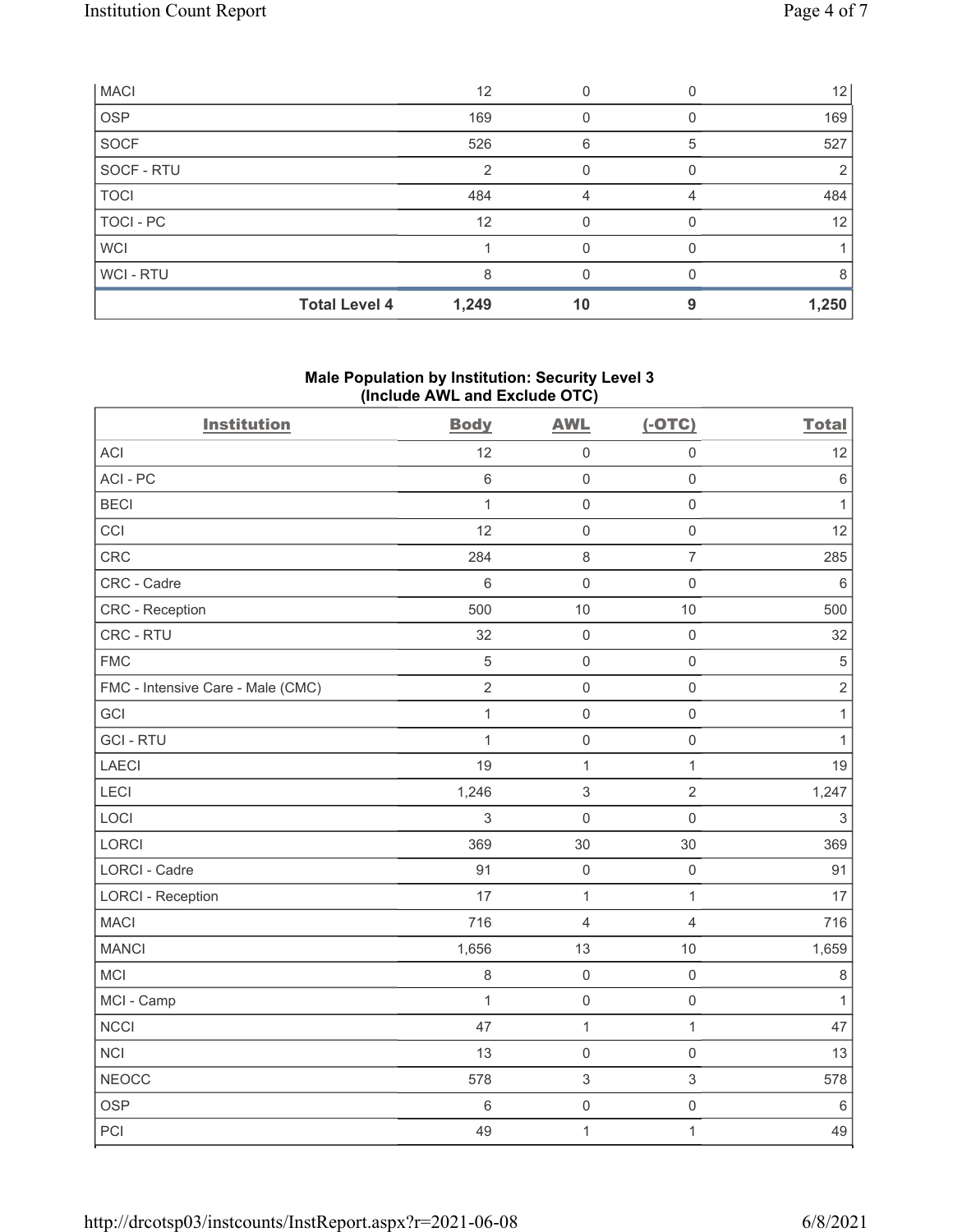|             | <b>Total Level 3</b> | 9,085 | 94          | 87       | 9,092 |
|-------------|----------------------|-------|-------------|----------|-------|
| WCI - RTU   |                      | 15    | 0           |          | 15    |
| <b>WCI</b>  |                      | 968   | 6           | 6        | 968   |
| TOCI - PC   |                      | 60    | 0           |          | 60    |
| <b>TOCI</b> |                      | 43    | 0           | $\Omega$ | 43    |
| TCI - Camp  |                      |       | $\mathbf 0$ | 0        |       |
| <b>TCI</b>  |                      | 770   | 4           | 3        | 771   |
| SOCF        |                      | 108   |             | $\Omega$ | 109   |
| SCI         |                      | 25    | 0           |          | 25    |
| <b>RICI</b> |                      | 26    |             |          | 26    |
| <b>RCI</b>  |                      | 1,388 | 7           |          | 1,388 |

# Male Population by Institution: Security Level 2 (Include AWL and Exclude OTC)

| <b>Institution</b>                | <b>Body</b>    | <b>AWL</b>                | $(-OTC)$            | <b>Total</b>   |
|-----------------------------------|----------------|---------------------------|---------------------|----------------|
| <b>ACI</b>                        | 684            | $\mathbf{1}$              | $\mathsf{O}\xspace$ | 685            |
| ACI-PC                            | 29             | $\mathbf 0$               | $\mathbf 0$         | 29             |
| <b>ACI - RTU</b>                  | 93             | $\mathbf 0$               | $\mathbf 0$         | 93             |
| <b>BECI</b>                       | 1,282          | 11                        | 10                  | 1,283          |
| CCI                               | 1,691          | 10                        | $\,6\,$             | 1,695          |
| <b>CRC</b>                        | 90             | $\overline{4}$            | $\overline{4}$      | 90             |
| CRC - Cadre                       | 197            | $\mathsf{O}\xspace$       | $\mathsf 0$         | 197            |
| CRC - Reception                   | 101            | $\sqrt{2}$                | $\overline{2}$      | 101            |
| CRC - Youth                       | $\mathbf{1}$   | $\mathsf{O}\xspace$       | $\mathsf{O}\xspace$ | $\mathbf{1}$   |
| <b>DCI</b>                        | $\mathbf{1}$   | $\mathsf{O}\xspace$       | $\mathsf{O}\xspace$ | $\mathbf{1}$   |
| <b>FMC</b>                        | 12             | $\ensuremath{\mathsf{3}}$ | $\mathsf{O}\xspace$ | 15             |
| FMC - Intensive Care - Male (CMC) | 11             | $\mathbf 0$               | $\mathsf{O}\xspace$ | 11             |
| GCI                               | 483            | $\sqrt{2}$                | $\mathbf{1}$        | 484            |
| <b>GCI-RTU</b>                    | 43             | $\mathbf 0$               | $\mathbf 0$         | 43             |
| <b>LAECI</b>                      | 845            | 12                        | 12                  | 845            |
| LECI                              | 296            | $\overline{4}$            | $\,$ 3 $\,$         | 297            |
| LECI - Camp                       | $\mathbf{1}$   | $\mathbf 0$               | $\mathsf{O}\xspace$ | $\mathbf{1}$   |
| LOCI                              | 1,130          | $\boldsymbol{9}$          | $\overline{2}$      | 1,137          |
| <b>LORCI</b>                      | 164            | 14                        | 14                  | 164            |
| <b>LORCI - Cadre</b>              | 85             | $\mathsf{O}\xspace$       | $\mathsf{O}\xspace$ | 85             |
| <b>LORCI - Reception</b>          | $\overline{4}$ | $\mathbf 0$               | $\mathbf 0$         | $\overline{4}$ |
| <b>MACI</b>                       | 60             | $\mathbf 0$               | $\mathsf{O}\xspace$ | 60             |
| <b>MANCI</b>                      | 330            | $\overline{2}$            | $\overline{2}$      | 330            |
| <b>MCI</b>                        | 1,354          | $\boldsymbol{9}$          | $\,6\,$             | 1,357          |
| <b>NCCI</b>                       | 829            | $\,8\,$                   | $\overline{7}$      | 830            |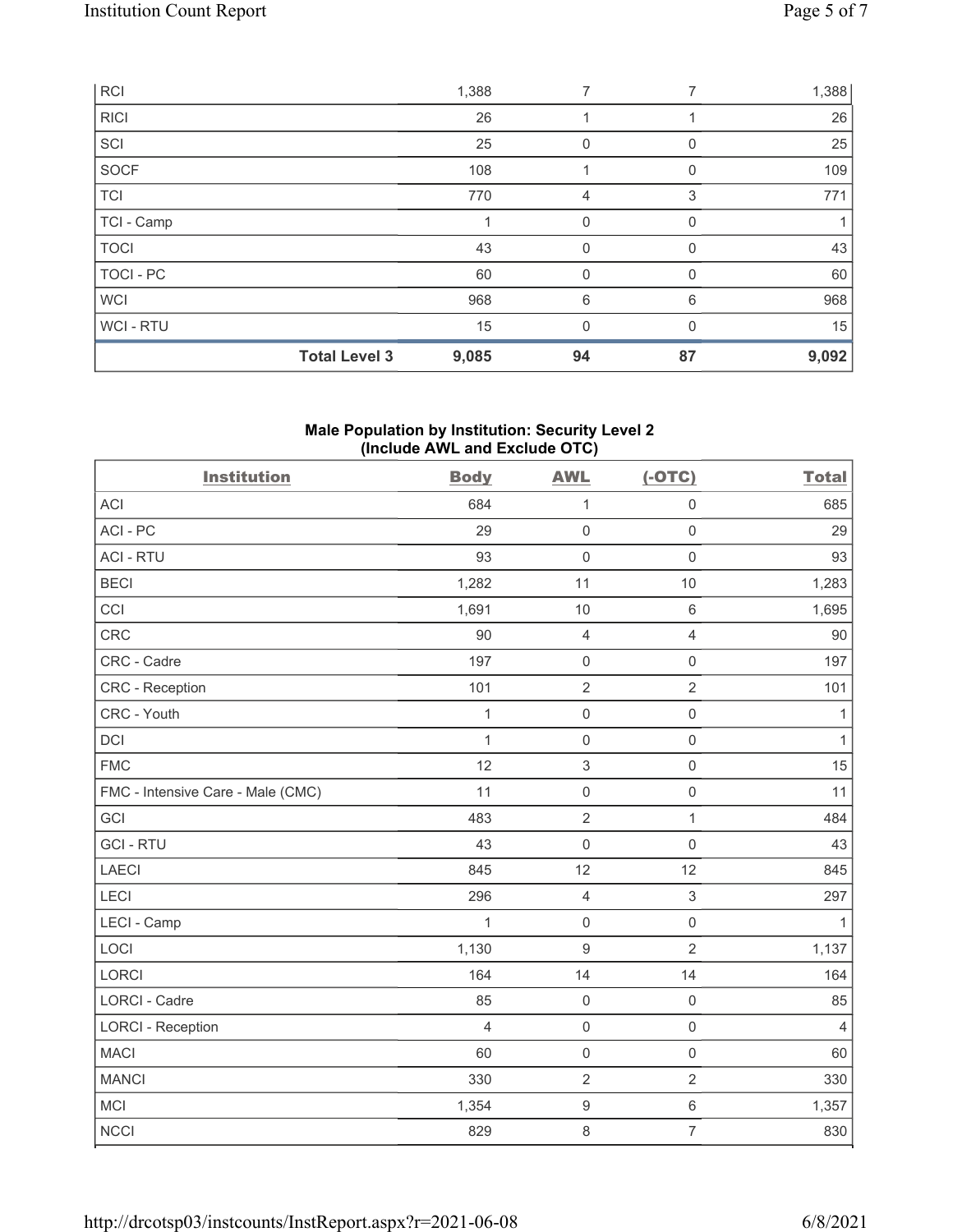|              | <b>Total Level 2</b> | 14,886         | 128            | 94          | 14,920         |
|--------------|----------------------|----------------|----------------|-------------|----------------|
| <b>WCI</b>   |                      | 90             | $\mathbf{0}$   | $\Omega$    | 90             |
| TOCI - PC    |                      | 56             | $\mathbf 0$    | 0           | 56             |
| <b>TOCI</b>  |                      | 16             | 0              | 0           | 16             |
| <b>TCI</b>   |                      | 99             | 0              | $\mathbf 0$ | 99             |
| <b>SOCF</b>  |                      | $\overline{4}$ | 0              | $\Omega$    | $\overline{4}$ |
| SCI          |                      | 876            | 6              | 4           | 878            |
| <b>RICI</b>  |                      | 1,407          | 13             | 10          | 1,410          |
| <b>RCI</b>   |                      | 364            | $\overline{2}$ | 2           | 364            |
| PCI          |                      | 815            | 9              | 2           | 822            |
| <b>NEOCC</b> |                      | 103            | 0              | 0           | 103            |
| <b>NCI</b>   |                      | 1,240          | 7              | 7           | 1,240          |

#### Male Population by Institution: Security Level 1 (Include AWL and Exclude OTC)

| <b>Institution</b>                | <b>Body</b>    | <b>AWL</b>          | $(-OTC)$            | <b>Total</b>   |
|-----------------------------------|----------------|---------------------|---------------------|----------------|
| ACI                               | 539            | $\,6\,$             | 4                   | 541            |
| ACI-PC                            | $9\,$          | $\mathsf{O}\xspace$ | $\mathsf{O}\xspace$ | $9$            |
| <b>ACI - RTU</b>                  | 27             | $\mathsf{O}\xspace$ | $\mathsf 0$         | 27             |
| <b>BECI</b>                       | 695            | $\overline{7}$      | 5                   | 697            |
| <b>BECI - Camp</b>                | 454            | $\mathbf 0$         | $\mathsf{O}\xspace$ | 454            |
| CCI                               | 516            | $\mathbf{1}$        | $\mathbf{1}$        | 516            |
| <b>CRC</b>                        | 48             | $\mathbf{1}$        | $\mathbf{1}$        | 48             |
| CRC - Cadre                       | 35             | $\mathbf 0$         | $\mathbf 0$         | 35             |
| <b>CRC</b> - Reception            | 109            | $\overline{4}$      | $\overline{4}$      | 109            |
| <b>FMC</b>                        | 343            | $\overline{4}$      | $\sqrt{2}$          | 345            |
| FMC - Intensive Care - Male (CMC) | 31             | $\mathbf 0$         | $\mathsf{O}\xspace$ | 31             |
| GCI                               | 568            | 12                  | $\overline{4}$      | 576            |
| GCI - Camp                        | 485            | $\mathbf 0$         | $\mathsf 0$         | 485            |
| <b>GCI-RTU</b>                    | $\overline{7}$ | $\mathsf{O}\xspace$ | $\mathsf{O}\xspace$ | $\overline{7}$ |
| <b>LAECI</b>                      | 618            | $\overline{7}$      | $\,6\,$             | 619            |
| LECI                              | $\overline{7}$ | $\mathbf{1}$        | $\mathbf{1}$        | $\overline{7}$ |
| LECI - Camp                       | 160            | $\mathbf{1}$        | $\mathbf{1}$        | 160            |
| LOCI                              | 1,038          | $\overline{7}$      | $\overline{2}$      | 1,043          |
| <b>LORCI</b>                      | 210            | $\sqrt{5}$          | $\overline{4}$      | 211            |
| <b>LORCI - Cadre</b>              | 52             | $\mathbf 0$         | $\mathsf 0$         | 52             |
| <b>LORCI - Reception</b>          | 5              | $\mathbf 0$         | $\mathsf 0$         | 5              |
| MACI - Minimum                    | 1,127          | $\,8\,$             | $\overline{7}$      | 1,128          |
| <b>MANCI</b>                      | 15             | $\mathsf{O}\xspace$ | $\mathsf 0$         | 15             |
| MANCI - Camp                      | 186            | $\mathbf 0$         | $\mathsf 0$         | 186            |